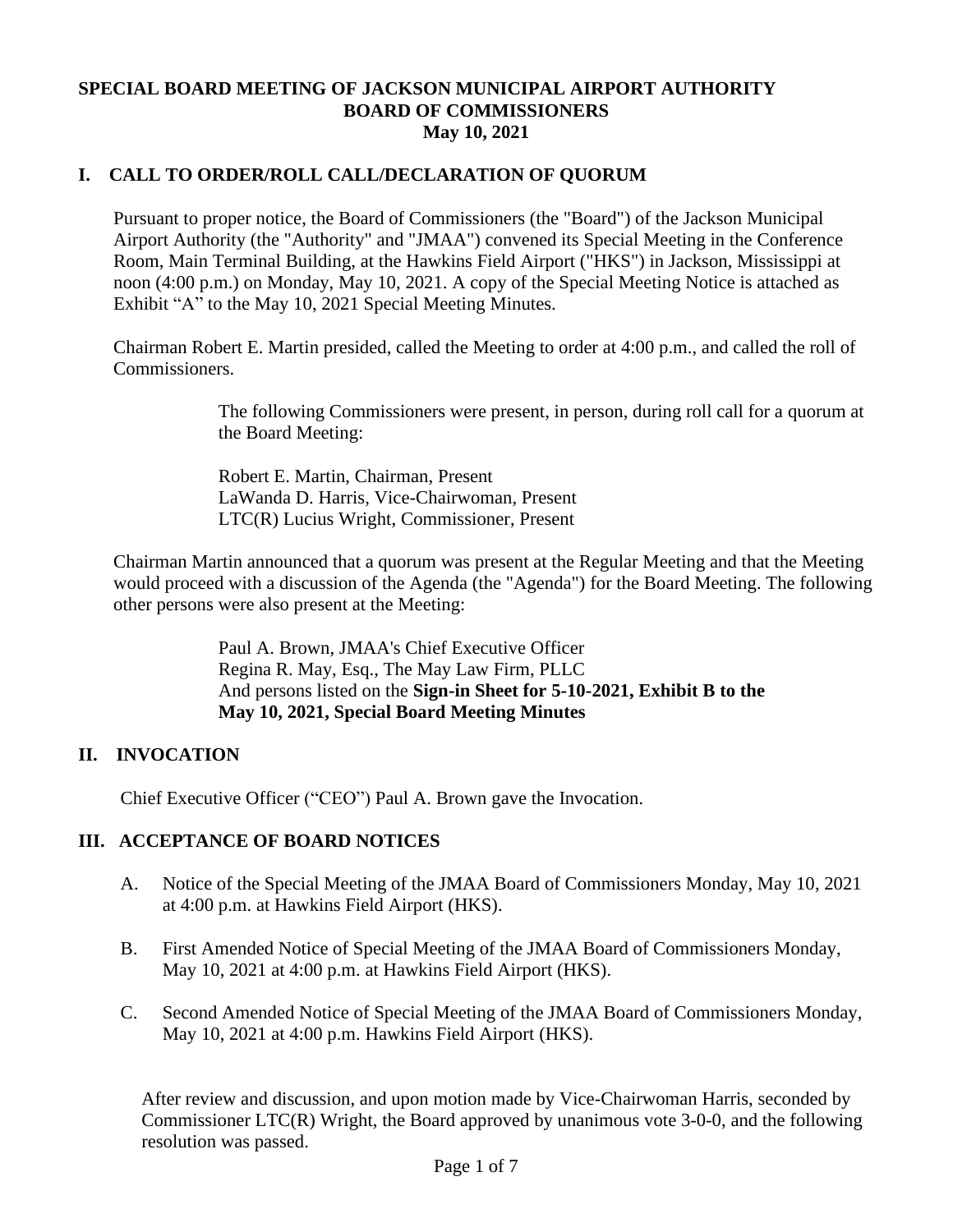### **APPROVAL OF THE NOTICE OF THE APRIL 8, 2021 SPECIAL MEETING, APPROVAL OF THE FIRST AMENDED NOTICE OF THE MAY 10, 2021 SPECIAL MEETING; AND APPROVAL OF THE SECOND AMENDED NOTICE OF THE MAY 10, 2021 SPECIAL MEETING.**

#### **RESOLUTION CY 2021-52**

**RESOLVED**, that the Board hereby approves the Notice of the May 10, 2021 Special Meeting, the Amended Notice of the Board of Commissioners Special Meeting, and Second Amended Notice of the Board of Commissioners Special Meeting at 4:00 p.m. at Hawkins Field Airport, and directs a copy of said notices be affixed to the Minutes of the May 10, 2021 Special Meeting.

Yeas: Martin, Harris, Wright Nays: None Abstentions: None

May 10, 2021

### **IV. APPROVAL AND EXECUTION OF MINUTES**

A. Regular Board Meeting, Monday, March 22, 2021 with pending corrections to be submitted by Vice-Chairwoman Harris

After review and discussion, and upon motion made by Commissioner Wright Vice-Chairwoman Harris, seconded by Vice-Chairwoman Harris, and the Minutes of the March 22, 2021 Regular Monthly Board Meeting as presented were approved by unanimous vote of the Commissioners and the following Resolution was passed.

#### **RESOLUTION CY 2021-53**

**RESOLVED**, that the Board hereby approves the Minutes of the Regular Monthly Board Meeting, March 22, 2021 as presented are hereby approved, and directs that said Minutes be filed in the appropriate Minute Book and Records of the Authority.

Yeas: Harris, Martin, Wright Nays: None Abstentions: None

May 10, 2021

## **V. PUBLIC COMMENT.** None.

**VI. REPORTS. None.**

## **VII. ACTION ITEMS**

#### A. SERVICE AGREEMENTS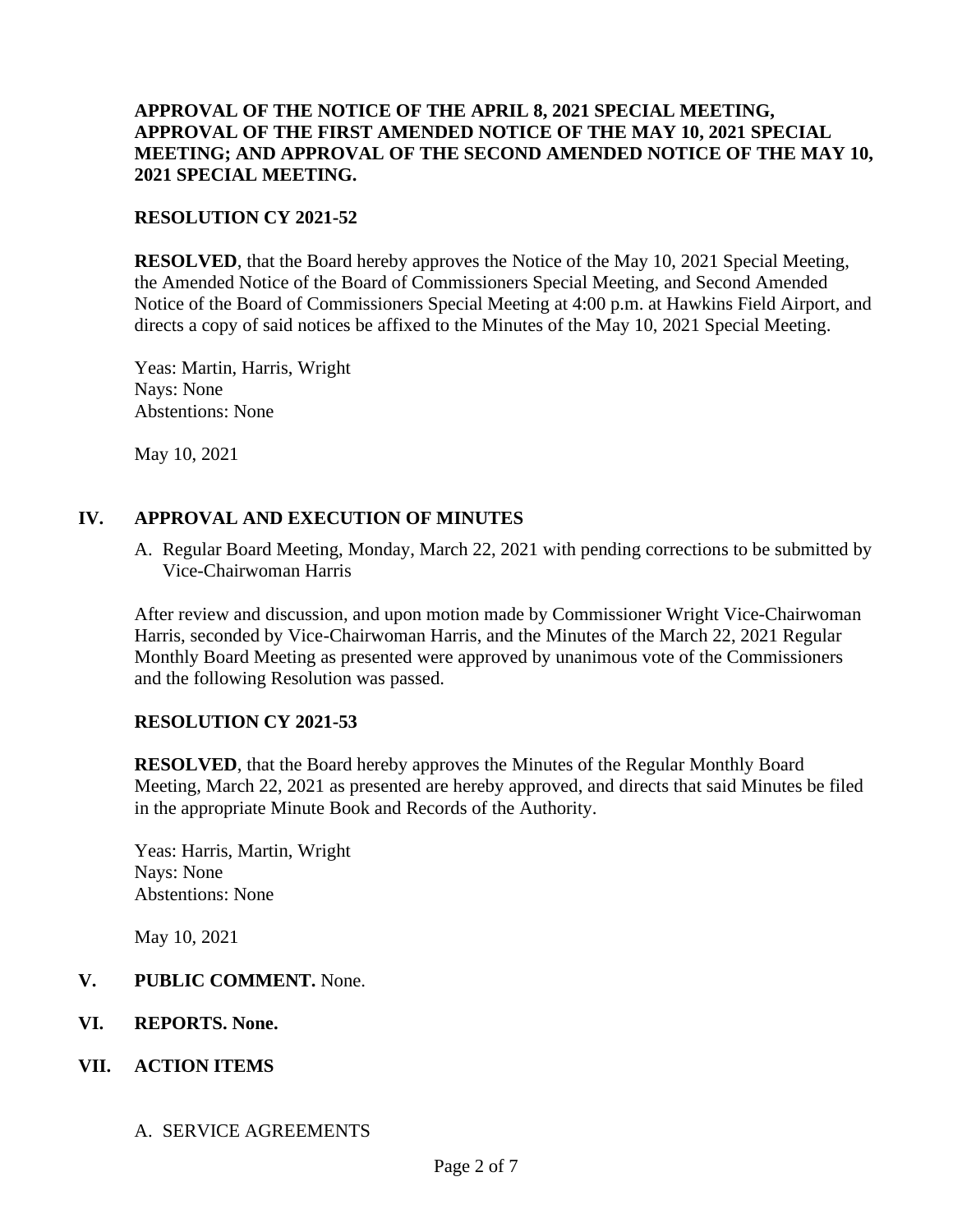1. Ad Hoc On-Call Engineering Services Project Management.

**………………………………………………………………………………… Page 1**

CEO Paul A. Brown directed the Board's attention to the Corrected Memorandum previously provided to the Board prior to the Special Meeting.

Next, upon motion by Vice-Chairman Harris, and seconded by Commissioner Wright with a question regarding advertising procedures the following RESOLUTION was approved by unanimous vote.

### **RESOLUTION CY 2021-54**

**RESOLUTION AUTHORIZING JMAA STAFF TO (i) ADVERTISE TO AD HOC ON-CALL ENGINEERING SERVICES FOR SPECIFIC PROJECTS CURRENTLY ONGOING AT HAWKINS FIELD AIRPORT ("HKS") AND JACKSON-MEDGAR WILEY EVERS INTERNATIONAL AIRPORT (JAN) AND; (II) AUTHORIZING A BUDGET AMOUNT NOT TO EXCEED ONE HUNDRED THOUSAND DOLLARS (\$100,000.00)**

**WHEREAS,** the Board has considered the request of Jackson Municipal Airport Authority ("JMAA") Staff to: (i) advertise for ad hoc on-call engineering services for specific projects currently ongoing at Hawkins Field Airport ("HKS") and Jackson-Medgar Wiley Evers International Airport ("JAN"); and (ii) to approve a budget amount not-to-exceed One Hundred Thousand Dollars (\$100,000.00.

**WHEREAS**, the Board finds that such request, which is explained in the Memorandum dated May 10, 2021, found at pages 1-2 of the Board Packet, ought to be granted.

**IT IS THEREFORE RESOLVED** that JMAA's Staff is authorized to: (i) advertise for ad hoc on-call engineering services for specific projects currently ongoing at Hawkins Field Airport ("HKS") and Jackson-Medgar Wiley Evers International Airport ("JAN"); and (ii) the JMAA Board approves a budget amount not to exceed One Hundred Thousand Dollars (\$100,000.00).

Yeas: Martin, Harris, Wright Nays: None Abstentions: None

2. Taxiway Led Light Project - Acceptance of Bid of Tony Watson, Inc.

TAXIWAY LED LIGHTING PROJECT – ACCEPTANCE OF BID

Tony Watson, Inc. accept the bid of Tony Watson, 660,586.60 re led lighting (ii) approval to

enter to

**………………………………...…………………………………………… Page 3**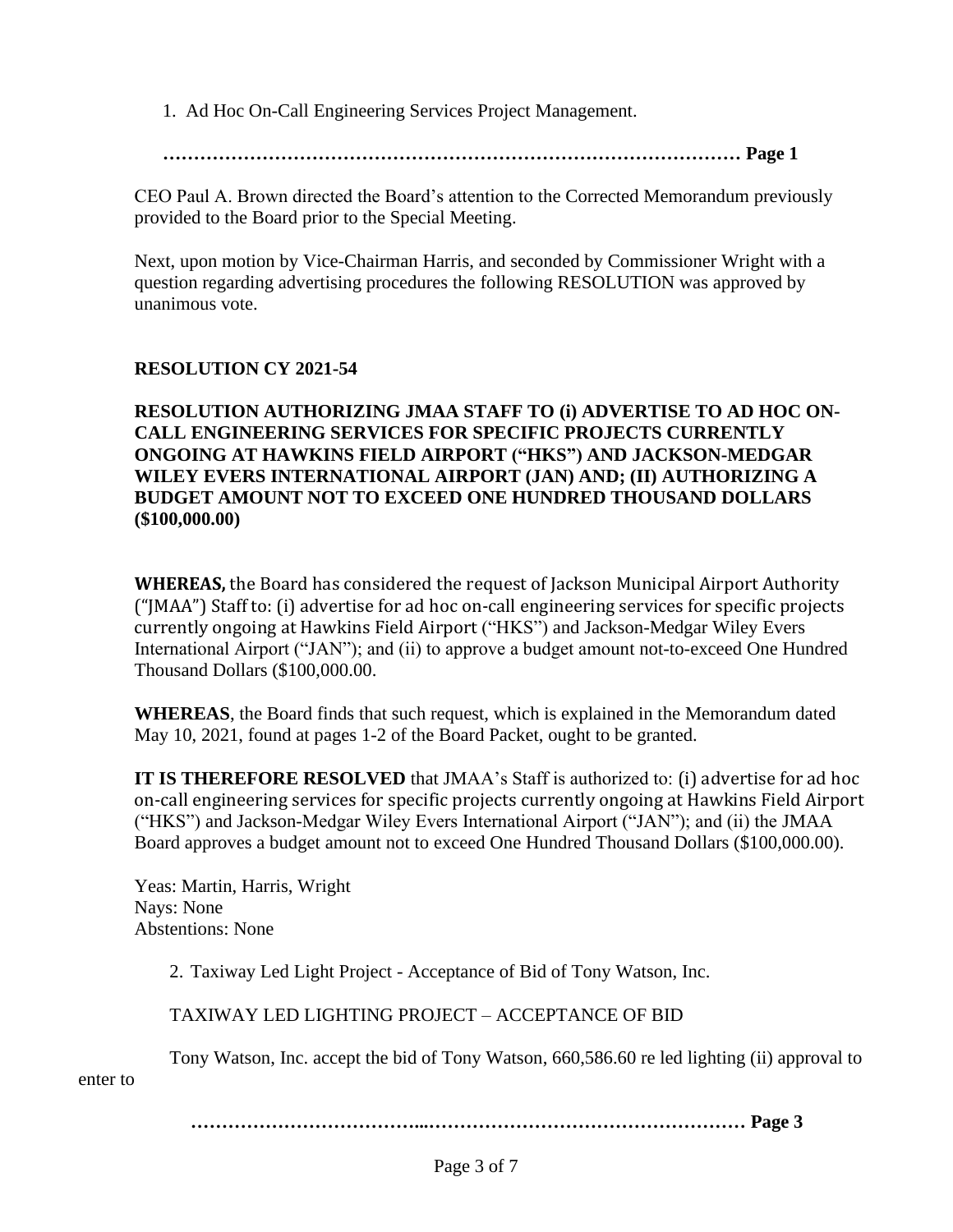Next, upon motion by Vice-Chairwoman Harris, and seconded by Commissioner Wright the following RESOLUTION was approved by unanimous vote. B DBE GOALS WERE EXCEEDED

### **RESOLUTION CY 2021-55**

**RESOLUTION AUTHORIZING JMAA STAFF TO: (I) ACCEPT THE BID OF TONY WATSON, INC. IN THE AMOUNT OF \$660,586.60 REGARDING THE TAXIWAY ALPHA, BRAVO, AND CHARLIE LED LIGHTS PROJECT AT HAWKINS FIELD AIRPORT ("HKS"); AND (II) ENTER INTO A CONSTRUCTION AGREEMENT AFTER JMAA'S LEGAL COUNSEL SUCCESSFULLY NEGOTIATES AND DRAFTS AN AGREEMENT WITH TONY WATSON, INC.** 

**WHEREAS,** the Board has considered the request of Jackson Municipal Airport Authority ("JMAA") Staff to: (i) accept the bid of Tony Watson, Inc. in the amount of \$660,586.60 regarding the Taxiway Alpha, Bravo, and Charlie LED Lighting Project at Hawkins Field ("HKS"); and (ii) enter into a construction agreement after JMAA legal counsel successfully negotiates and drafts an agreement with Tony Watson, Inc..

**WHEREAS**, the Board finds that such request, which is explained in the Memorandum dated May 10, 2021, found at pages 3-5 of the Board Packet, ought to be granted.

**IT IS THEREFORE RESOLVED** that JMAA's Staff is authorized to (i) accept the bid of Tony Watson, Inc. in the amount of \$660,586.60 regarding the Taxiway Alpha, Bravo, and Charlie LED Lighting Project at Hawkins Field ("HKS"); and (ii) enter into a construction agreement after JMAA legal counsel successfully negotiates and drafts an agreement with Tony Watson, Inc.

Yeas: Martin, Harris, Wright Nays: None Abstentions: None

#### **B. GRANT**

**APPROVING THE ACCEPTANCE BY JMAA OF THE ADDENDUM TO AIRPORT RELIEF / RESPONSE GRANT NO. 3-28-0037-059-2021**

**………………………………………………………………………………… Page 6**

UPON motion by Vice-Chairwoman Harris, seconded by Commissioner LTC(R) Wright, and discussion the following RESOLUTION was made and approved by unanimous vote: 3-0-0.

#### **RESOLUTION CY 2021-56**

**RESOLUTION APPROVING THE ACCEPTANCE BY THE JACKSON MUNICIPAL AIRPORT AUTHORITY OF THE ADDENDUM TO AIRPORT CORONAVIRUS RELIEF / RESPONSE GRANT PROGRAM, GRANT NO. 3-28-0037-060-2021; AND ADOPTING AND RATIFYING EXECUTION OF SAID AIRPORT CORONAVIRUS RESPONSE GRANT PROGRAM CONCESSIONS ADDENUM BY CHIEF EXECUTIVE OFFICER PAUL A. BROWN AND LEGAL COUNSEL JOHN RICHARD MAY, JR. ON BEHALF OF THE JACKSON MUNICIPAL**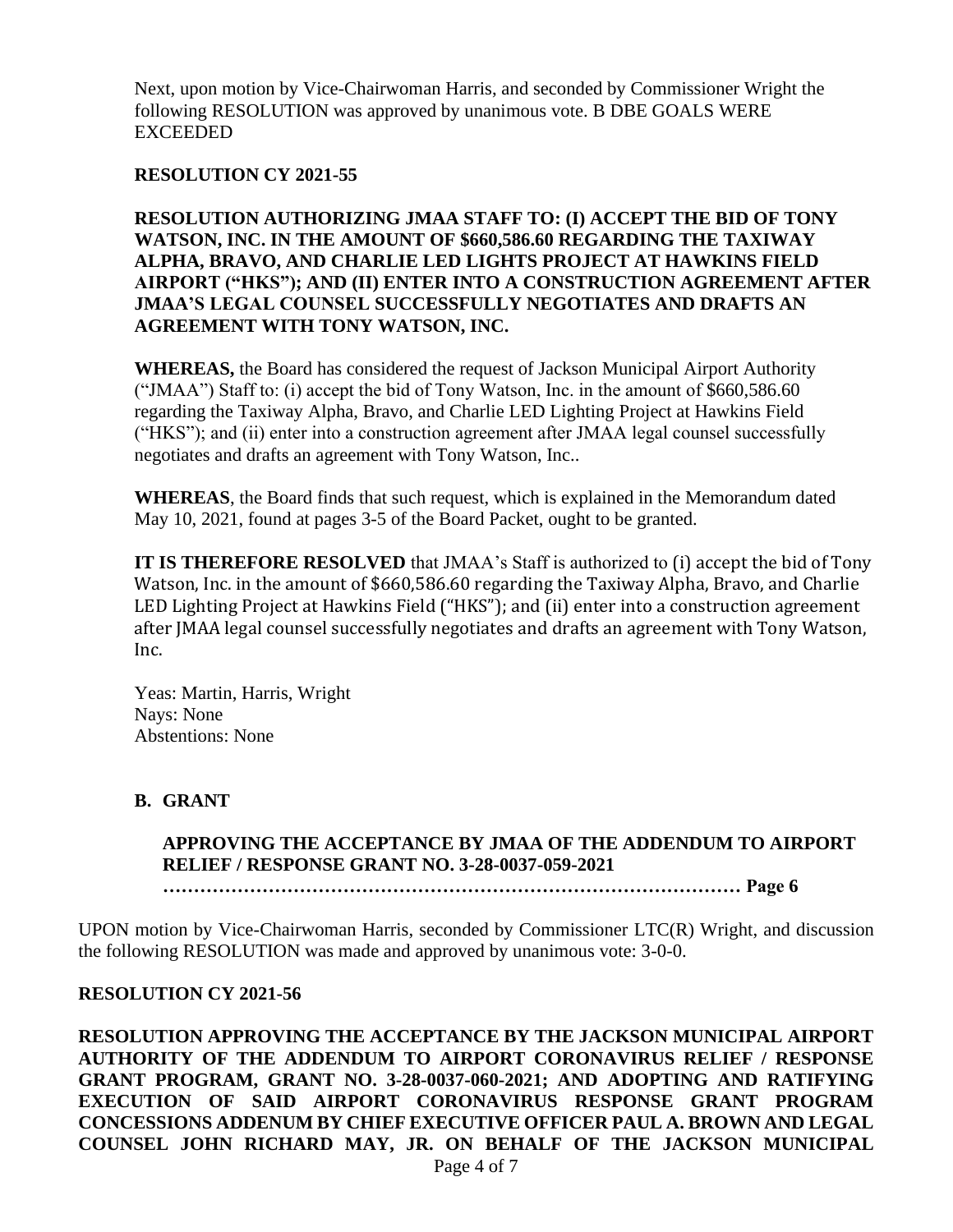### **AIRPORT AUTHORITY ("JMAA"), AS OFFERED BY THE UNITED STATES DEPARTMENT OF TRANSPORTATION, FEDERAL AVIATION ADMINISTRATION, AND AUTHORIZING JMAA STAFF TO SEEK A SIMILAR RESOLUTION AND ACTION FROM THE CITY COUNCIL OF JACKSON, MISSISSIPPI, AS CO-SPONSOR, FOR PURPOSES DIRECTLY RELATED TO THE JACKSON-MEDGAR WILEY EVERS INTERNATIONAL AIRPORT ("AIRPORT") TO PROVIDE RELIEF FROM RENT AND MINIMUM ANNUAL GUARANTEES OBLIGATIONS FOR ALL ELIGIBLE AIRPORT CONCESSIONS AT THE AIRPORT.**

**WHEREAS**, the Board of Commissioners (the "Board") has considered the recommendation of the Staff of the Jackson Municipal Airport Authority ("JMAA") that the Board accept the addendum offered to JMAA by the United States Department of Transportation, Federal Aviation Administration ("FAA"), to the AIRPORT CORONAVIRUS RELIEF/RESPONSE GRANT PROGRAM GRANT, Grant No. 3-28- 0037-060-2021 (the "GRANT"), which was previously-approved and accepted by the Board, and which addendum thereto would provide relief from rent and minimum annual guarantees ("MAG") obligations to JMAA from eligible airport concessions at the Airport; and

**WHEREAS**, the Federal Aviation Administration addendum, AIRPORT CONONAVIRUS RESPONSE GRANT PROGRAM CONCESSIONS ADDENDUM NO. 3-28-0037-060-2021 (the "ADDENDUM"), is for an amount not-to-exceed One Hundred Seventeen Thousand, Five Hundred Eighty-Three Dollars (\$117,583.00); and

**WHEREAS**, the concessions ADDENDUM grant offer is contingent upon JMAA, as the Grant Sponsor, authorizing its representative to execute the ADDENDUM offer and agreement, followed by JMAA's attorney's execution of a "Certificate of Sponsor's Attorney" in order for the ADDENDUM to be finalized; and

**WHEREAS**, the City of Jackson, Mississippi ("City"), as the Co-sponsor with JMAA of the Airport, is also required to execute the concessions ADDENDUM offer and agreement; and therefore, the Mayor, or his designee, and the City Attorney of the City must be authorized by the City Council of the City to execute the ADDENDUM offer and agreement in order for JMAA to receive the ADDENDUM grant funds; and

**WHEREAS,** the FAA circulated the ADDENDUM for execution by JMAA's Chief Executive Officer and its Legal Counsel, as well as by the Mayor of the City of Jackson and the City Attorney, prior to obtaining resolutions authorizing such action by the City and JMAA, and now requires that such resolutions and actions be authorized, approved, and ratified; and

**WHEREAS**, JMAA's Staff is therefore requesting Board authority to seek a resolution from the City Council of the City that provides that the City, as Co-Sponsor of the Airport: (i) approves acceptance of the ADDENDUM in an amount not-to-exceed One Hundred Seventeen Thousand, Five Hundred Eighty-Three Dollars (\$117,583.00); (ii) adopts and ratifies the Mayor's prior execution of the ADDENDUM offer and agreement; and (iii) adopts and ratifies the City Attorney's prior execution of the "Certificate of Sponsor's Attorney," in accordance with the ADDENDUM offer and agreement; and

**NOW, THEREFORE, IT IS HEREBY RESOLVED** by the Board of Commissioners of the Jackson Municipal Airport Authority that the ADDENDUM grant be, and it is, hereby accepted and approved; and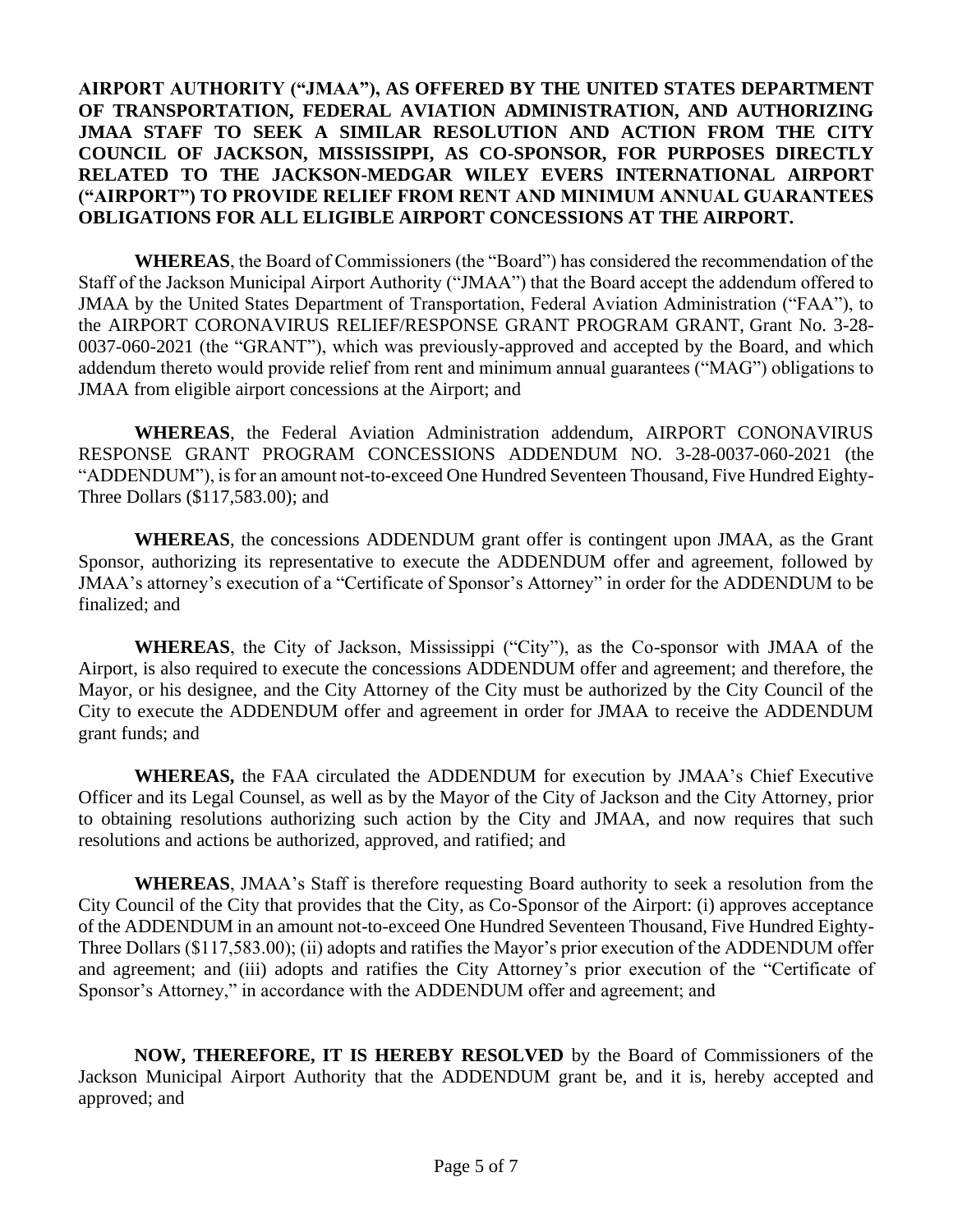**IT IS FURTHER RESOLVED** that the Board accepts the ADDENDUM grant in an amount notto-exceed One Hundred Seventeen Thousand, Five Hundred Eighty-Three Dollars (\$117,583.00); and

**IT IS FURTHER RESOLVED** that Chief Executive Officer Paul A. Brown and JMAA Legal Counsel John Richard May, Jr.'s prior execution of the ADDENDUM offer and agreement in connection with AIRPORT CORONAVIRUS RELIEF/RESPONSE GRANT CONCESSIONS ADDENDUM NUMBER 3-28-0037-060-2021, to provide relief from rent and minimum annual guarantees to eligible airport concessions at the Jackson-Medgar Wiley Evers International Airport, is hereby adopted and ratified as of the latter of the dates of execution by JMAA's Chief Executive Officer and Legal Counsel.

**IT IS FURTHER RESOLVED** that JMAA's Staff is directed to seek a resolution from the City Council of the City which provides that the City, as Co-Sponsor of the Airport: (i) approves and accepts the ADDENDUM grant in an amount not-to-exceed One Hundred Seventeen Thousand, Five Hundred Eighty-Three Dollars (\$117,583.00); (ii) adopts and ratifies the Mayor's prior execution of the ADDENDUM offer and agreement; and (iii) adopts and ratifies the City Attorney's prior execution of a "Certificate of Sponsor's Attorney," all as required by the ADDENDUM offer and agreement.

**IT IS FURTHER RESOLVED** that any and all prior acts performed by JMAA Staff in applying for the ADDENDUM grant are hereby ratified, adopted, and approved by the Board.

May 10, 2021

# C. **OTHER MATTERS**

# **1. ORGANIZATIONAL CHART**

Next, CEO Paul A. Brown directed the Board's attention to Page 8-14 of the Board Packet. After brief questions and answers, upon motion by Vice-Chairwoman Harris, seconded by Commissioner Wright, the following RESOLUTION was made and approved by unanimous vote: (3-0-0).

# **RESOLUTION CY 2021-57**

# **RESOLUTION AUTHORIZING JMAA's STAFF TO UPDATE THE ORGANIZATION CHART**

**WHEREAS**, the Board of Commissioners (the "Board") of the Jackson Municipal Airport Authority (the "Authority") reviewed and considered the Authority's Request to update the Authority's Organizational Chart, which is included in the Board Packet at pages 16 -18, and was distributed to the Board prior to the May 10, 2021 Special Board Meeting.

**IT IS THEREFORE, RESOLVED** that the Board hereby accepts and approves the updated organizational chart and directs a copy of which is included in the Board Packet at pages 8 - 13, which was distributed to the Board prior to the May 10, 2021 Special Board Meeting, and directs that a copy of said updated organizational chart be affixed to the Minutes of the May 10, 2021 Special Meeting.